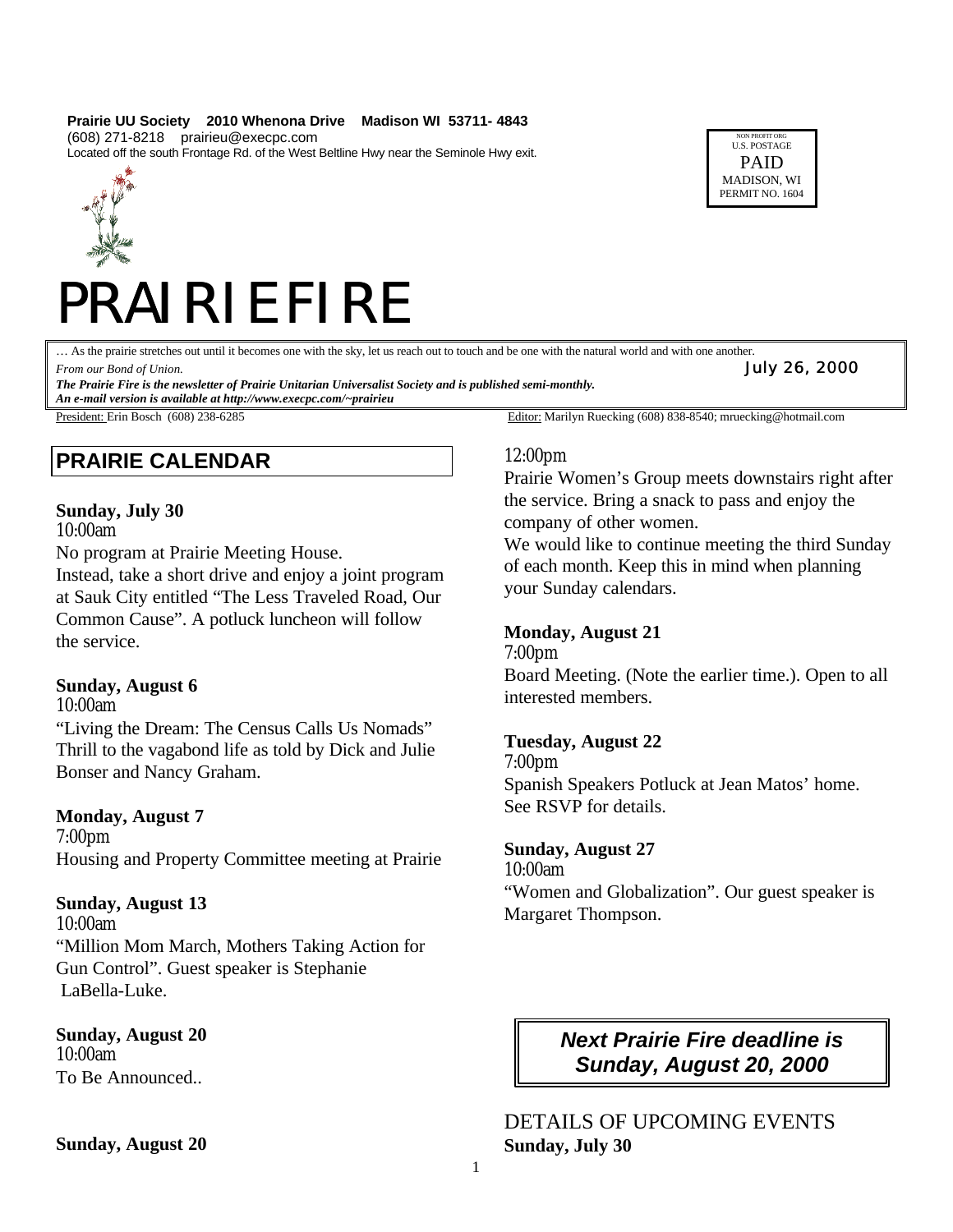There will be NO PROGRAM at the Prairie meeting house. Instead, travel to Sauk City and at 10:00 am, participate in a joint program with Sauk City Congregation, First Society, James Reeb and Prairie. The topic for discussion is "The Less-Traveled Road: Our Common Call".

Each congregation will present a short talk regarding the following themes:

- (1) what is unique about each congregation (how we view ourselves) and
- (2) what we have in common with each other.

We're invited to join the Sauk City congregation for a potluck out in their park (adjoining the church) after the joint service. They'll supply the set-up and beverages. We're asked to bring a dish to pass and hymnals: Sauk City has only about 30.

To get to Park Hall in Sauk City, follow Route 12 NW from Middleton. After crossing the Wisconsin River bridge, turn right at stop light, turn left on Polk, travel three blocks to 307 Polk St. If necessary, you may leave a message at (608) 643- 3131.

The following thoughful letter by Jack Ferver helped inspire the theme for Sunday's service:

- To: Editor, Capital Times
- From: Jack Ferver, 770 Water Street, Prairie du Sac, *53578.* (608) 643~3988
- Re: Response to Michael Schuler's June 16, "What is Religion, Let me explain".

I always enjoy reading the articles in the Cap Times by First Unitarian Society's Michael Schuler. As a long-time member at First I gained a great respect for him both as a minister and as a human being, and I read your June 16 article by Michael on "What's religion? Let me explain" with great interest.

He is right about many things, but he and his Unitarian-Universalists are dead wrong about one important point, they hold that, as Michael says, "Religion without God is not impossible". It is impossible. Without God there is no religion and no need for a church. Without God there is no Spirit of God and no basis for religious spirituality.

It is one thing to reject the Christian Trinitarian creed that would locate an external male God up in Heaven and turn the great teacher Jesus into God,

but growing millions of us believe that there is a living, creative spirit in all of nature, which includes us, within us, flowing through us, connecting us with every other human being that now lives or ever has lived. To us this is "God", the basis for our spirituality and our renewed interest in finding a "new age" religion.

All of this is not some new-fangled notion, but actually is the ancient source of most spiritual traditions. Here are a few examples. Christianity: "The Kingdom of Heaven is within you". Islam: "Those who know themselves know their God". Buddhism: "Look within, you are the Buddha". Yoga: "God dwells within you as you". Confucianism: "Heaven, earth and human are one body".

The truth in all of this struck home to me after I joined our local Unitarian Fellowship in Sauk City, a Fellowship that is part of the Free Congregation of Sauk County. Ours is the last remaining congregation in the United States of what once was a flourishing "free thought" religious movement, a non-creed movement that relied on large doses of reason and "humanism" and little if any doses of God and Spirituality. It seems that it was not possible for other free thought congregations to survive without "God". To make it possible for us to continue to survive we have now added a "Human Spirit" meditation-discussion group to our programming to respond to the need of some of us to strengthen our spiritual base.

Not only have free thought congregations failed but many main-line Christian churches are in trouble today, and so are many Unitarian congregations.

What is religion? Let me explain. It is walking and talking quietly, lovingly, with the Spirit of the God within. The theme song of our Human Spirit group expresses this well. It is the great song from Carousel, "You'll Never Walk Alone".

# **Sunday, August 6**

Dick Bonser, Julie Bonser and Nancy Graham will talk about their vagabond lifestyle. Dick and Julie have been living full time in a motorhome since July 4, 1996. Nancy has been on the road part of the year with her trailer since 1997. They plan on talking about what influenced them to try this way of life. You'll find out how they handle banking, mail, phones, finding a place to stay, and what life is like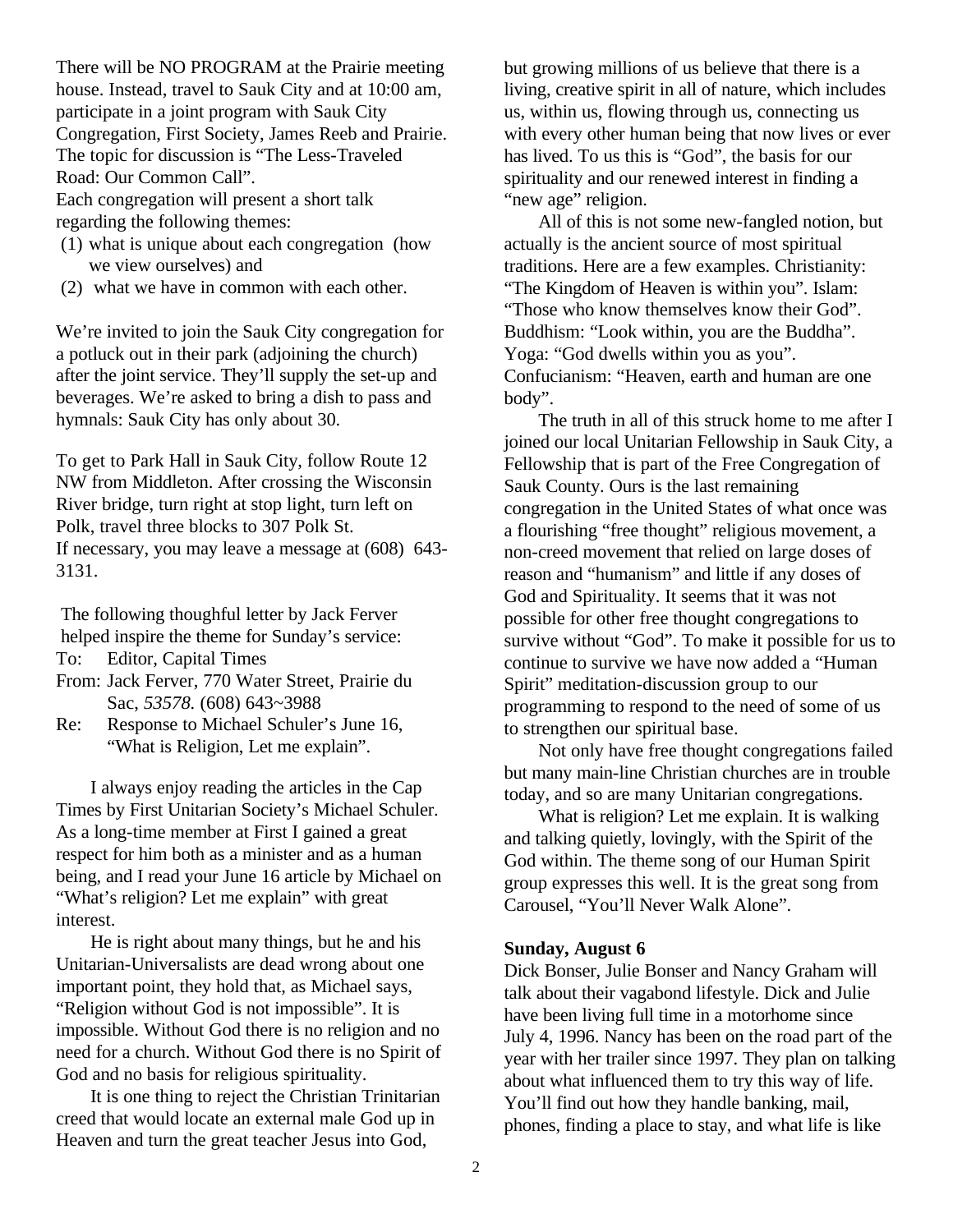with this style of living. There will be time for questions.

### **Sunday, August 13**

Stephanie LaBella-Luke is the organizer of the local chapter for The Million Mom March. She'll talk to us about the national Million Mom March, what it meant to her and how she plans to continue the campaign for gun control.

#### **Sunday, August 27**

Globalization--the buzz word of the next millennium--is hailed as the panacea for many world problems, but the reality is that it has had devastating impacts on more marginalized groups, including women, particularly those in the Global South. Margaret Thompson, Marian Thompson's daughter, will talk about some of these disparities, and then outline efforts by the international women's movement including alternative women's media to counteract some of these trends.

Margaret has been working as a journalist for an international women's Internet radio in Costa Rica for the past year, so has gained some interesting insights on this topic. In September she will return to the University of Denver where she is an associate professor of international communication.

# **OUR SOCIETY**

#### **Kudos to IHN Volunteers**

Many thanks to the volunteers who helped with the interfaith hospitality network this past week. The contingent from Prairie included Katy Helm, Ann Urbanski, Arleigh Birchler, Barb Rames and coordination by Shannon Hayes. Erin Bosch will handle future coordination – she 'll be asking for volunteers for October 15 – 22.

#### **Get Your Budgets Ready**

Will all committee chairs and other interested parties please submit suggestions, changes and prepare a tentative budget for 2001 before the August  $21<sup>st</sup>$ Board Meeting (or soon thereafter). Starting with the 2000 budget, what differences would you like to see? The Finance Committee will be meeting soon to plan the budget campaign for this Fall, so start

thinking now about the budget for next year and your pledge. Please contact Bob Reuschlein, 848-5248.

#### **RE Teachers – We Need You!**

The RE committee is getting panicky. They're searching for grown-ups willing to get acquainted with children in grades  $3 - 5$ , middle school and high school. Contact Robin Carre 238 -8725 before he calls you.

#### **Hospitality**

The Society needs help during the Sunday service. We are particularly short during the summer months. Please consider, doing both the greeting and coffee set-up if your schedule allows it.

#### VOLUNTEER SCHEDULE

| July 30 etc. |                  |
|--------------|------------------|
| Lawn Mowing  |                  |
| August 6     |                  |
| Greeting     | Rachel Siegfried |
| August 20    |                  |
| Greeting     | Ann Urbanski     |
|              |                  |

*Please consider filling in those jobs not listed. - many hands make light work. We thank those who have volunteered.*

#### **Update from Mary Sanderson**

Yesterday July 8 the town I visited, La Union was taken over by soldiers and paramilitaries. Six young men, leaders of the Peace Community were assassinated and the other people were told they have 20 days to evacuate! This is breaking news; Mary will send more information for our bulletin board when she has additional facts.

#### **Mary Sanderson- June 18 Program Correction**

In line 8 of the PF article, "coca bean" should read "**cocoa bean**". We hope there was no misunderstanding of the meaning.

Note: The summary of the programs presented by Jack Barisonzi and Dan Rodman will be in the next issue of Prairie Fire.

#### **Wheel of Life**